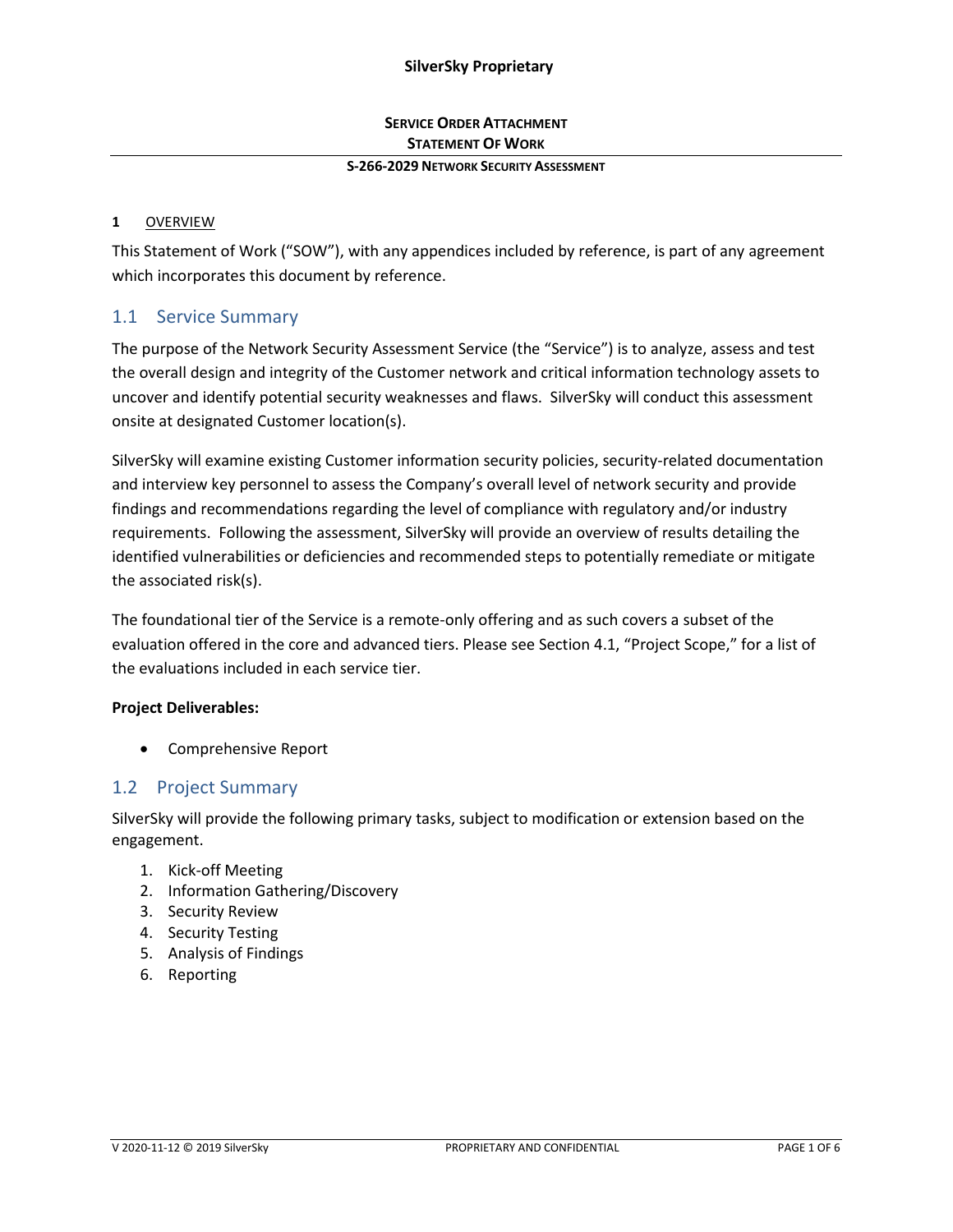### **2** SCOPE

## 2.1 SilverSky Obligations:

**Information Gathering Phase** - Meet with key Customer staff to gain an understanding of the environment and network. SilverSky gathers existing network documentation such as server listings, network diagrams, device configurations, and network application listings, and examines documentation related to Customer information security program, formal information risk assessment, and the current disaster recovery plan.

**Security Review Phase** - Review the network architecture and assess against generally accepted industry standards and practices. SilverSky examines the overall network design and layout, including key aspects such as firewall policy, network segregation and utilization of security technologies, and operating system types and versions running on production equipment. SilverSky will interview key parties responsible for the implementation of and compliance with key regulatory or industry requirements to assess the extent to which existing policies and procedures have been implemented.

1. **Compliance Review -** Perform analysis of the security administration functionality and security program to assess high-level compliance with specific regulatory requirements (i.e., GLBA/Red Flag for financial institutions, HIPAA for healthcare providers, Reg S-P for investment firms) based on generally accepted industry compliance standards for particular regulatory requirements.

The review typically addresses the following critical areas:

- Security program development
- Security roles and responsibilities
- Risk assessment process
- Access controls
- Data security
- Security monitoring
- Incident response program
- Change control
- Business continuity and disaster recovery
- End user security training
- Vendor management
- 2. **Network Architecture Review -** Review the network and its overall design, setup, and layout with respect to security and compliance, based on generally accepted industry standards and practices.

SilverSky reviews these critical components during this portion of the assessment:

- Network segregation (VLANs, DMZs, subnets)
- Security technologies (firewall, IDS/IPS, anti-malware solutions)
- Firewall configuration
- Wireless network review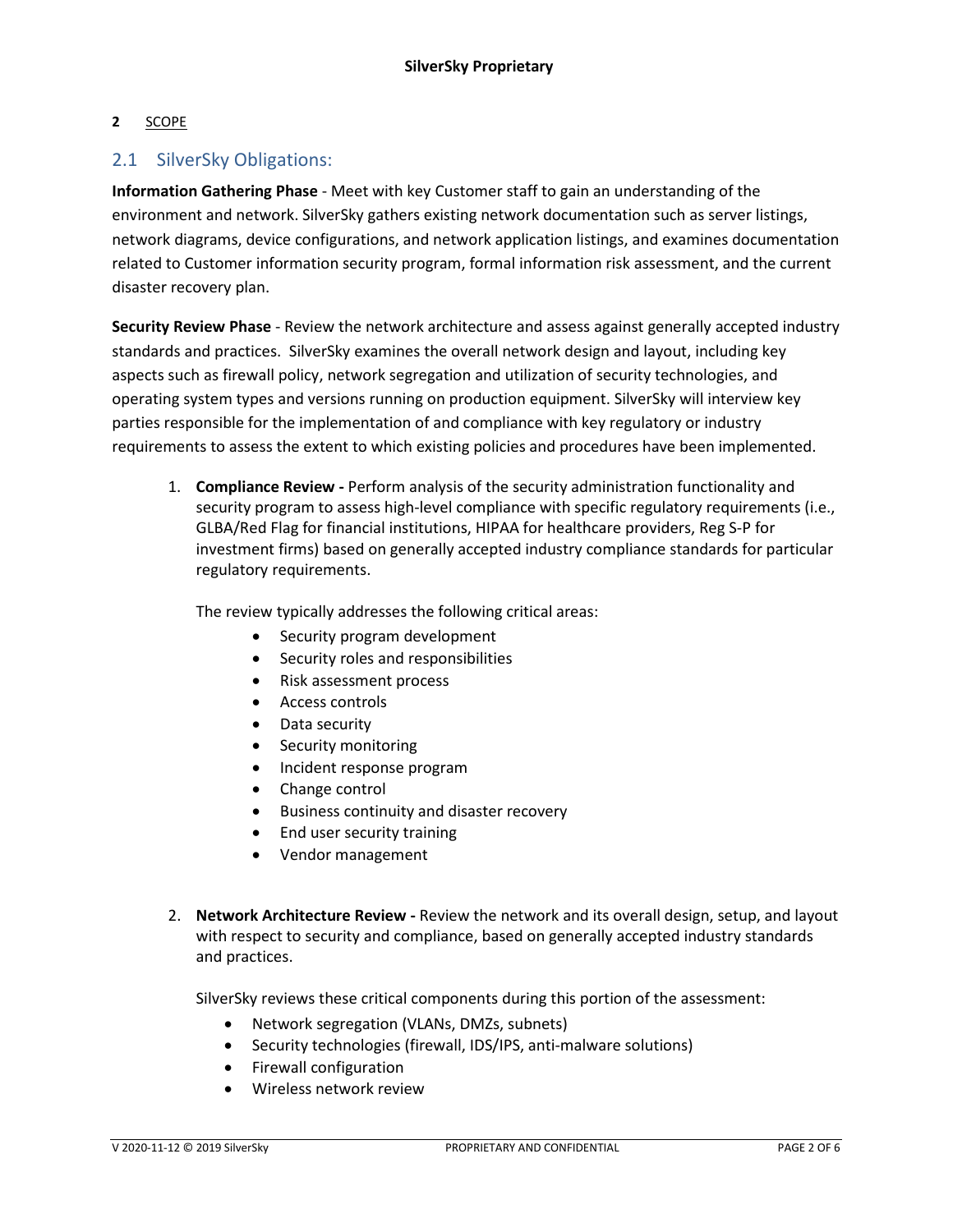- Gateways and entry points
- Network design

This review also includes conducting personnel interviews, performing system and network walkthroughs, and doing manual reviews and analyses.

3. **Physical Security Review -** Review security of hardware and media assets as well as primary and secondary physical measures used to protect those assets. This review will consist of personnel interviews and facility tours and walkthroughs. SilverSky analysis will compare Customer physical security against generally accepted industry standards and practices. (As noted above, the foundational level of this Service is conducted remotely; as such, this process is not included in that service level.)

SilverSky's physical security review will address the following key areas:

- Equipment placement
- Physical access controls
- Alarm systems
- Surveillance/monitoring
- Environmental controls
- Climate controls (HVAC)
- Handling of visitors
- Backup systems

**Security Testing Phase** - Assess the integrity and overall level of security of critical network components such as servers and devices. SilverSky performs vulnerability scans, analysis of equipment configuration, manual checks, and other reviews of network components.

- 1. **External Network Assessment -** Perform vulnerability tests on the external network Internet routers, firewalls, VPN devices, web servers, and mail servers from an outside source to simulate what an actual attacker would be capable of seeing and doing on the network. Includes port scans to identify open network services followed by vulnerability scans to test if those services are susceptible to particular threats and exploits.
- 2. **Internal Network Assessment -** Assess components associated with the internal network and networked devices such as in-house servers, workstations, peripherals, switches, and routers. Do intensive testing on components considered "critical infrastructure" -- such as core servers and networking devices (routers, switches, etc.) and less intensive tests on noncritical components such as workstations and printers.
- 3. **Network Operating System –** Examine network operating system components such as user account setup, login and password settings, access rights to network applications and equipment, and audit settings, and assess against generally accepted industry standards and practices. Examples of common network operating systems are Windows Domain/Active Directory and Netware eDirectory.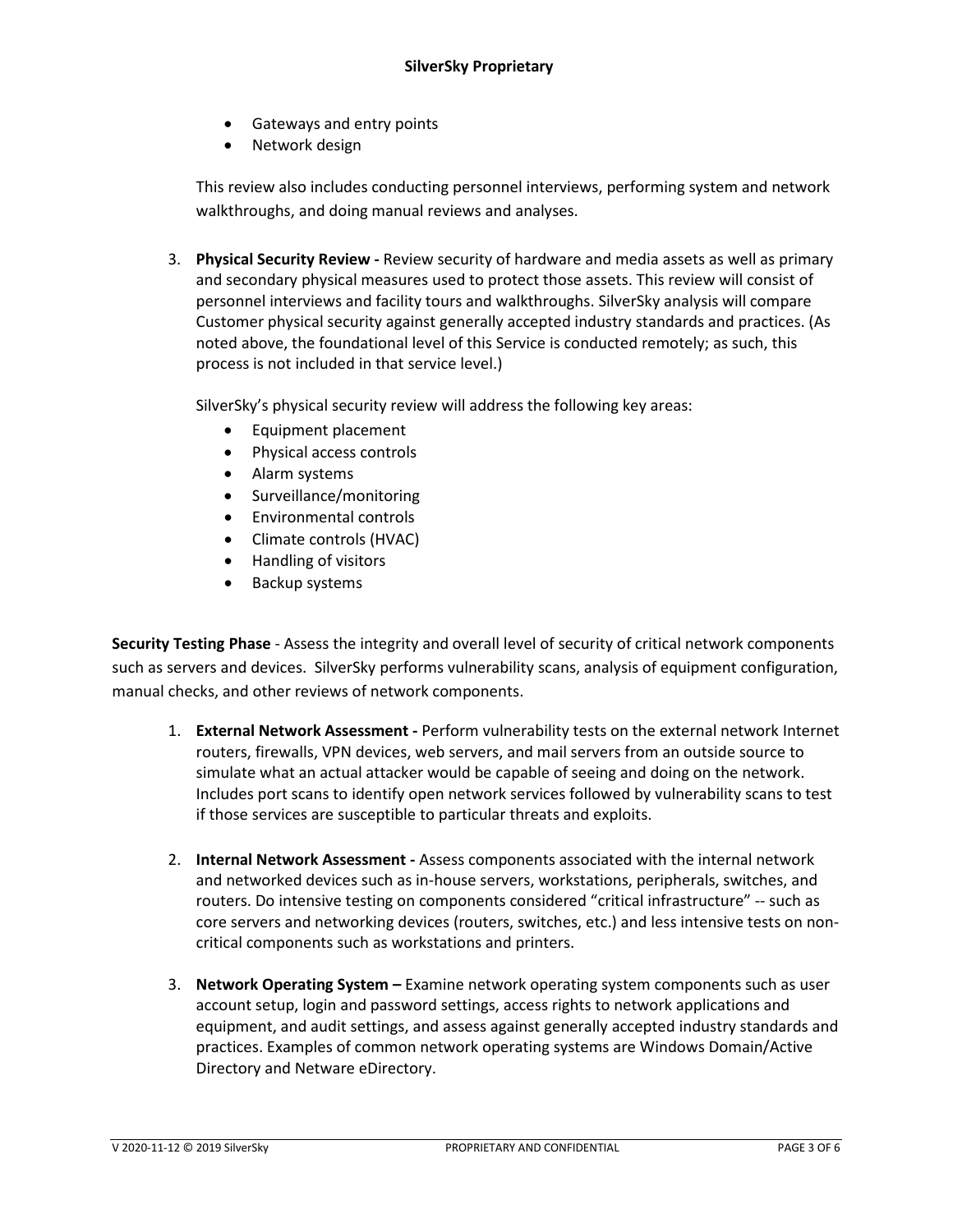4. **Host Security –** Assess and evaluate security controls in place at the individual server or system level which are specific to the individual host ("Host Security") (such as security patch levels, local account setup, file/directory security, and audit settings) and compare those controls to generally accepted industry standards and practices.

**Analysis of Findings Phase** – SilverSky will compile the data generated from review and testing, analyze it, and prioritize findings according to their criticality and potential impact and develop recommendations to potentially address risks associated with the vulnerabilities. SilverSky will also compare the overall security posture to compliance requirements and perform a gap analysis to identify specific deficiencies and areas targeted for improvement.

## **2.2 Deliverables**

At the conclusion of the assessment, SilverSky will provide a comprehensive report comprised of an executive summary and a detailed findings section. Customer will have an opportunity to review drafts of the report and SilverSky will deliver a final version after joint review with Customer.

**Executive Summary -** The executive summary summarizes the results of the assessment. It is intended for upper management and board of directors and includes:

- Overview of assessment results
- Itemization of the risk ratings for each area reviewed during the assessment
- Key findings and recommendations

**Detailed Findings -** The detailed findings section describes the assessment results in detail. It's designed for management, administrators and other operations personnel and includes:

- An itemized listing of the individual vulnerabilities
- A description of each vulnerability
- The severity of the threat likely for each vulnerability
- Affected resources
- Recommendations for remediation

# 2.3 Out of Scope

Any activity not explicitly included in this SOW is considered out of scope. In the event that Customer requests additional services, such services will be the subject of a change request.

## **3** CUSTOMER OBLIGATIONS AND ASSUMPTIONS

Services, fees, and work schedule are based upon the assumptions, representations and information supplied by Customer. Customer's fulfilment of these responsibilities is critical to the success of the engagement.

# 3.1 Customer Obligations

• **Project Liaison** - Designate an authorized representative to authorize completion of key project phases, assign resources, and serve as project liaison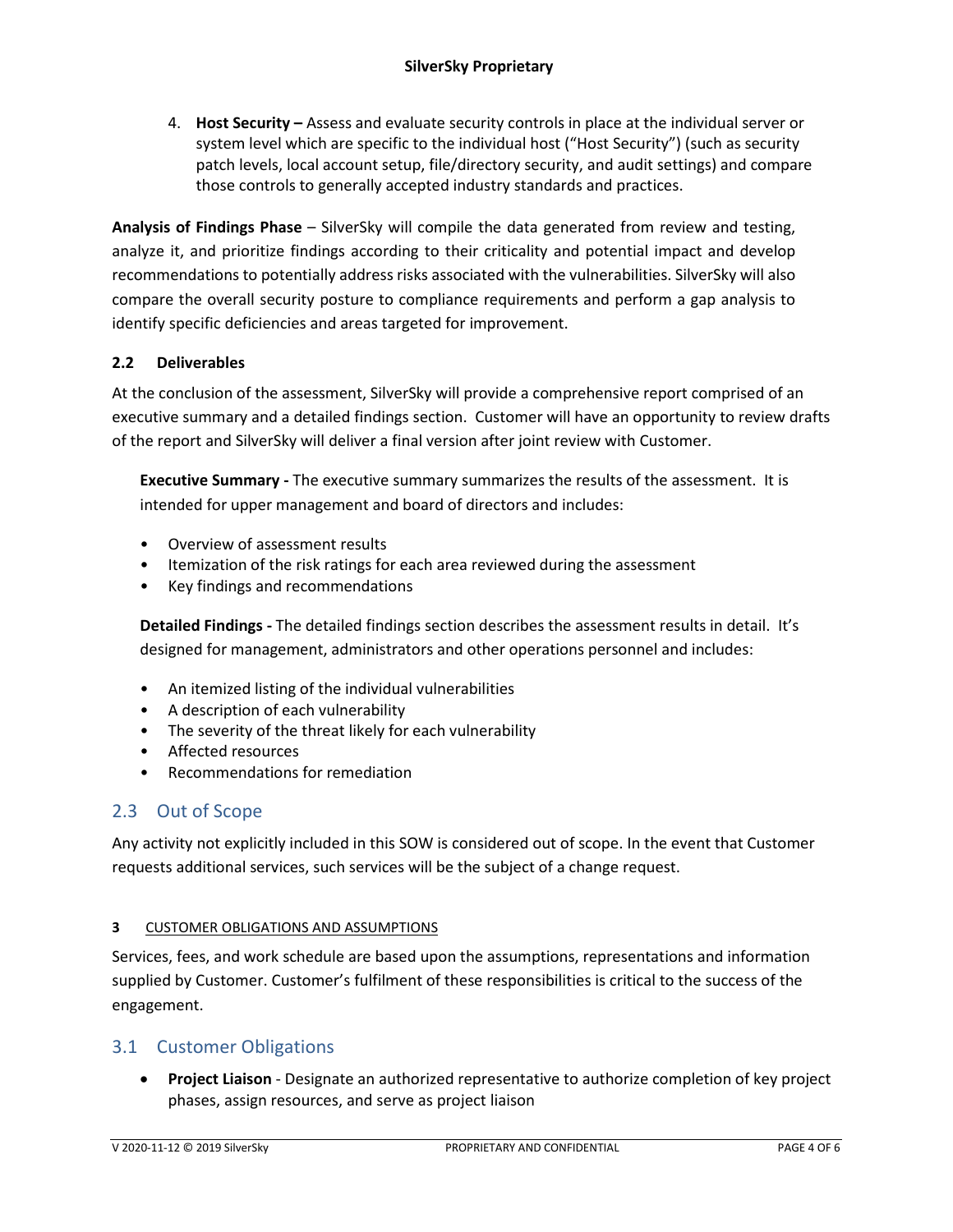- **Access**  Ensure SilverSky consultants have access to key personnel and data requested
- **Resources** Furnish SilverSky with Customer personnel, facilities, resources, and information and perform tasks promptly
- **Cooperation** Ensure all of Customer's employees and contractors cooperate fully with SilverSky and in a timely manner. SilverSky will advise Customer if increased Customer participation is required in order for SilverSky to perform the Service under this SOW.
- **Documentation** Deliver in a timely fashion all documentation requested by SilverSky including Customer's security policies, network diagrams, server listings, and procedures

# 3.2 SilverSky Assumptions

- Customer will provide SilverSky with reasonably requested information upon which SilverSky can rely to be current, accurate, and complete.
- Customer will provide access to Customer's personnel who have detailed knowledge of Customer security architecture, network architecture, computing environment, and related matters.
- Customer will provide access to Customer's personnel who have an understanding of Customer's security policies, regulations, and requirements.
- Customer will evaluate SilverSky deliverables and immediately notify SilverSky of any perceived problems or issues with SilverSky obligations.
- SilverSky will immediately notify Customer of any perceived problems or issues regarding Customer obligations.
- Customer is responsible for any additional costs if SilverSky is unable to perform the Service due to Customer's delay or other failure to fulfill its obligations under this Statement of Work.

## **4** PROJECT PARAMETERS

## 4.1 Project Scope

The scope of the project is based on the above description with the additional details listed as follows:

| <b>Project Component</b>                              | Parameter(s)                                                                                                                                                                                                                                                                                                                                             |
|-------------------------------------------------------|----------------------------------------------------------------------------------------------------------------------------------------------------------------------------------------------------------------------------------------------------------------------------------------------------------------------------------------------------------|
| <b>Project Start Date</b>                             | Typically within 30 days of Effective Date                                                                                                                                                                                                                                                                                                               |
| <b>Project Duration</b>                               | Approximately 3-6 weeks, subject to project variables                                                                                                                                                                                                                                                                                                    |
| S-266-2029- Network Security<br>Assessment (advanced) | External Vulnerability Assessment (up to 50 critical<br>$\bullet$<br>systems)<br>Internal Vulnerability Assessment (up to 150 critical<br>$\bullet$<br>systems)<br>Host Security Review (1 directory structure)<br>٠<br>Compliance Review (1 location)<br>Physical Security Review (1 location)<br>$\bullet$<br>Network Architecture Review (1 location) |
| S-266-2029- Network Security<br>Assessment (core)     | External Vulnerability Assessment (up to 15 critical<br>$\bullet$<br>systems)<br>Internal Vulnerability Assessment (up to 50 critical<br>$\bullet$<br>systems)<br>Host Security Review (1 directory structure)                                                                                                                                           |